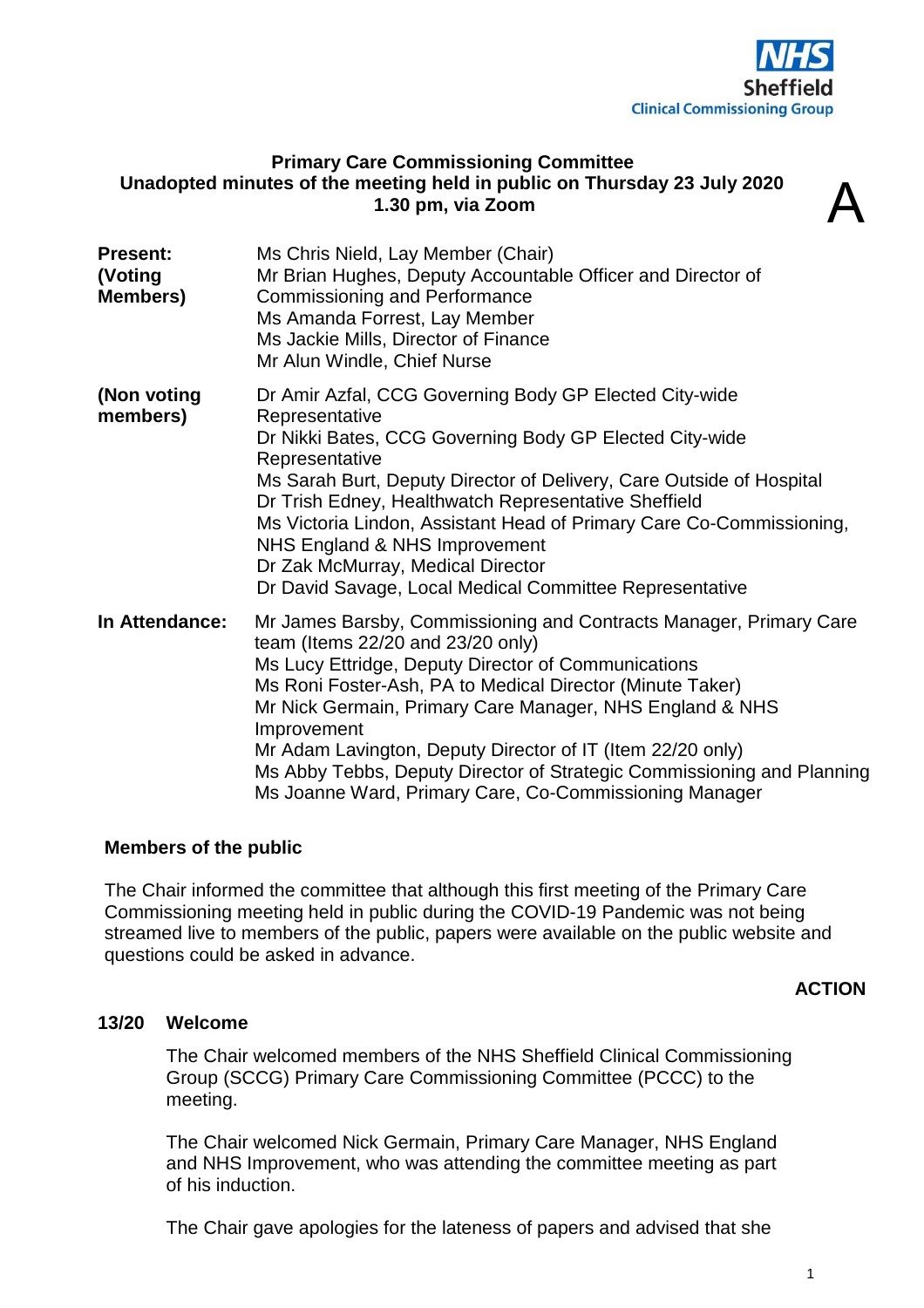would be working with the Deputy Accountable Officer / Director of Commissioning and Performance to ensure a plan was put in place to rectify this for future meetings.

The Chair advised that the committee had previously planned to hold a development session in July 2020, however, due to the number of items of business for approval and discussion in both meetings held in public and private, along with a number of areas currently being developed, it was agreed to hold a business meeting for both and endeavour to hold the development session in August 2020 (date to be confirmed).

**14/20 Apologies for Absence**

Apologies for absence from voting members had been received from Professor Mark Gamsu, Lay Member and Ms Lesley Smith, Accountable Officer.

Apologies for absence from non-voting members had been received from Mr Greg Fell, Director of Public Health, Sheffield City Council.

The Chair declared the meeting was quorate.

#### **15/20 Declarations of Interest**

The Chair reminded members of their obligation to declare any interest they may have on matters arising at Primary Care Commissioning Committee meetings which might conflict with the business of NHS Sheffield Clinical Commissioning Group (CCG). The Chair also reminded members that, in future, not only would any conflicts of interests need to be noted but there would also need to be a note of action taken to manage this. The Chair reminded members that they had been asked to declare any conflicts of interest in agenda items for discussion at today's meeting in advance of the meeting

Declarations made by members of the Primary Care Commissioning Committee are listed in the CCG's Register of Interests. The Register is available either via the secretary to the meeting or the CCG website at the following link:

http://www.sheffieldccg.nhs.uk/about-us/declarations-of-interest.htm

Dr Afzal, GP Locality Representative, Central, noted that his practice was part of, and would benefit from, the Integrated Care System Wave 4 Capital Bid. The Director of Finance advised that Dr Afzal is a non-voting member and the committee were not being asked to make any decisions on this.

There were no further declarations of interests in relation to agenda items being discussed today.

**RFA**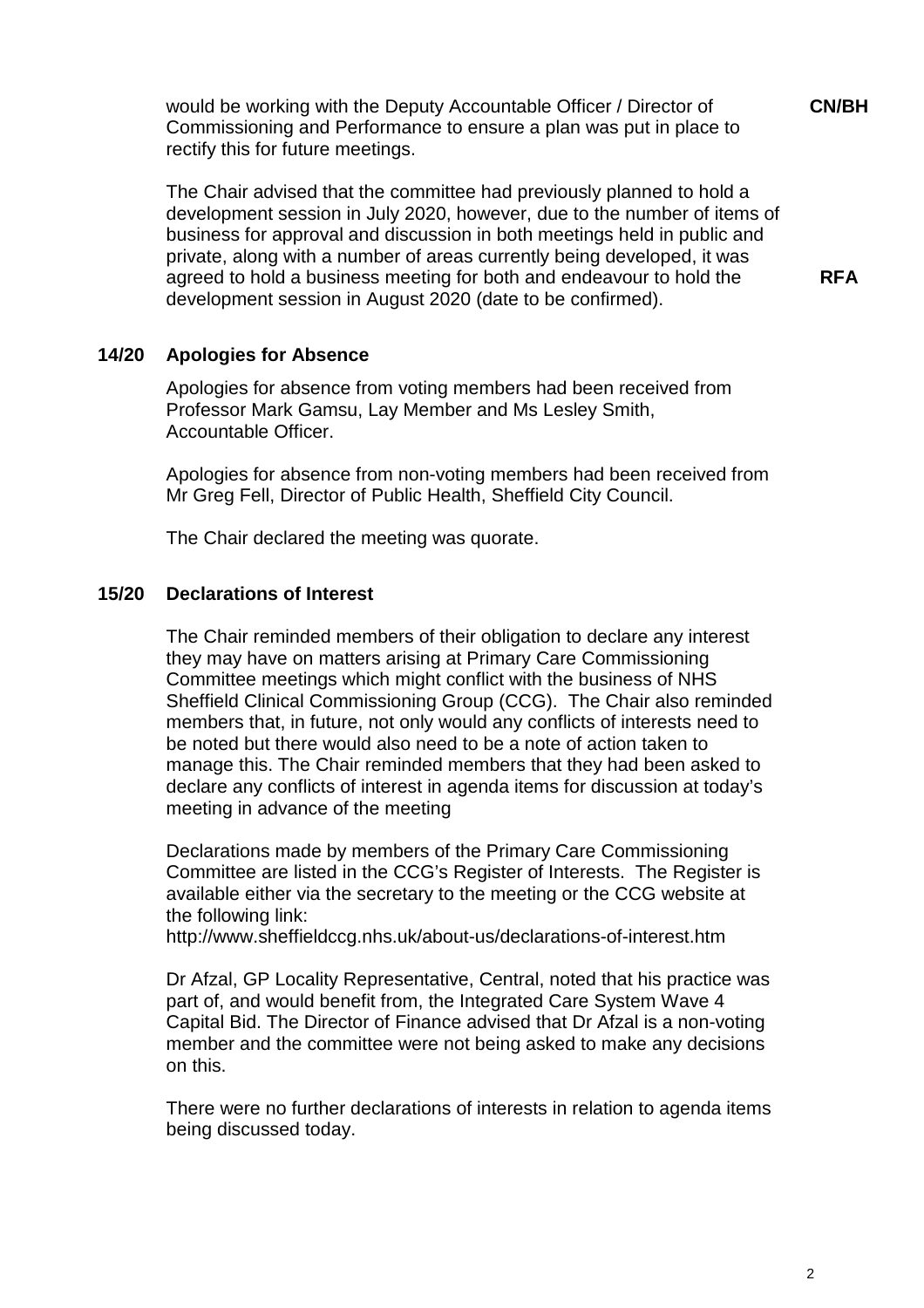# **16/20 Questions from members of the public**

The Chair advised that no questions from the public had been received prior to the meeting.

# **17/20 Minutes of the meeting held on 23 January 2020**

The minutes of the meeting held on 23 January 2020 were agreed as a true and accurate record with exception of the following:

# • **3/20 – Declarations of Interest (page 2)** Should read as follows: 'Dr Amir Afzal, GP Locality Representative, Central was now a nonvoting member of the Primary Care Commissioning Committee replacing Dr Terry Hudsen.'

# **18/20 Matters Arising**

**a) Minute 06/20(a) (88/19 refers) - GP Patient Survey 2019** Added to forward planner to be brought to the committee once completed.

# **b) Minute 06/20(b) (97/19, 86/16 refer) - Minutes of the meeting held on 19 September July 2019 - West 5 Primary Care Network Local Incentive Scheme (LIS)**

• The Deputy Director of Strategic Commissioning and Planning reported the review of effects and impact of the LIS in 2019/20, had been paused as a result of COVID-19 and this would be presented to the committee when this work has been completed.

To be added to PCCC Forward Planner (public)

• At the last meeting held in public, the Healthwatch Representative agreed to provide examples of feedback from patients (once permission had been gained from individuals concerned) that suggested that there was confusion about how to access network services.

The Healthwatch Representative advised that this had now been superseded by the COVID-19 Pandemic, where contact with general practice had changed. Due to the current circumstances, it was agreed to remove this action and to revisit post Pandemic, if necessary.

# **c) Minute 06/20(d) (100/19 refers) Digital Programme Update - Online Consultations**

Position statement provided to PCCC on 23 Jul 2020 (paper F - 21/20).

**SN**

**RFA**

**RFA**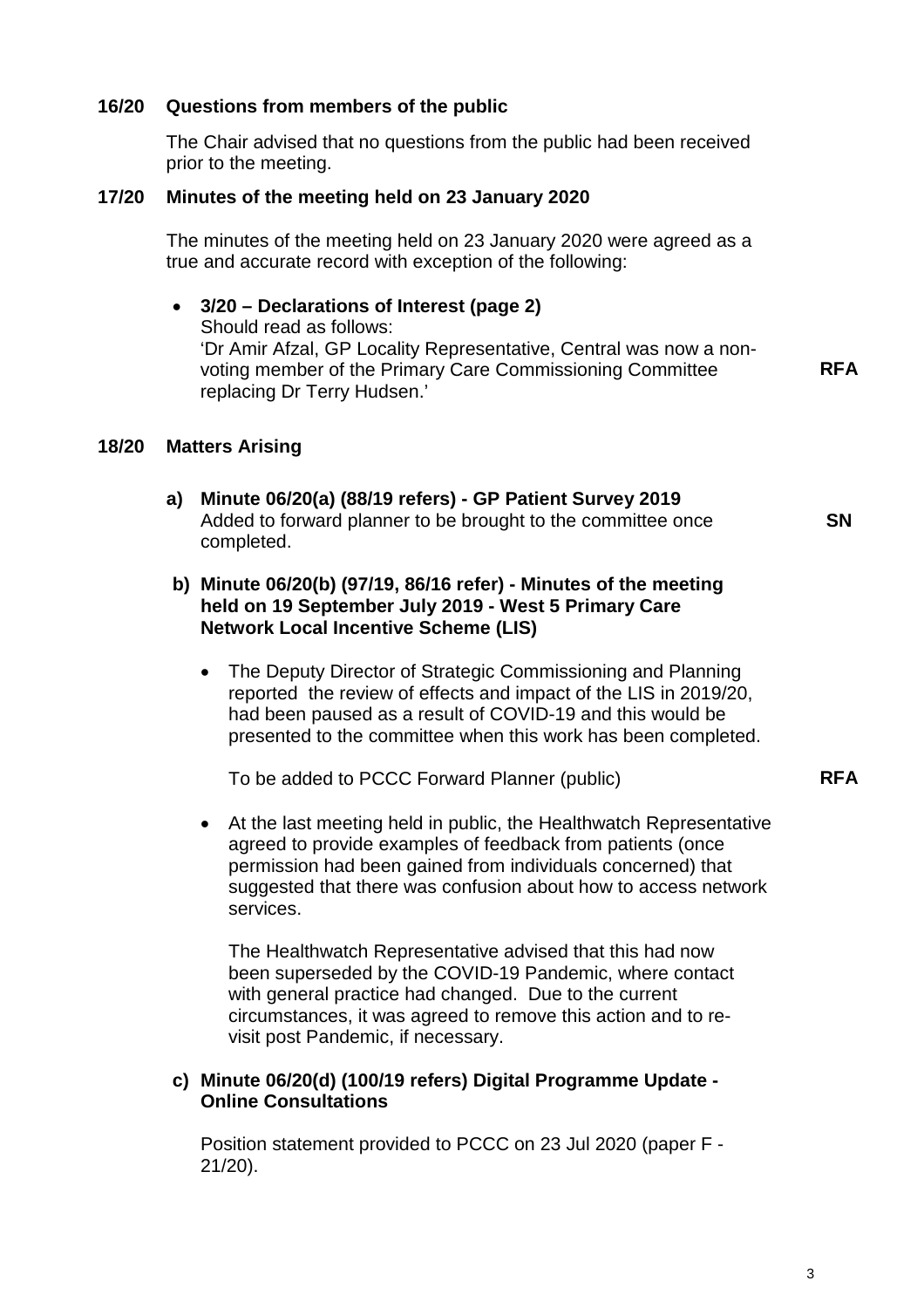#### **d) Minute 07/20 - Wave 4 Capital Allocations for Primary Care**

The Deputy Director of Strategic Commissioning and Planning advised that it was now expected that the ICS outline business case would be presented for approval in September 2020.

To be added to PCCC Forward Planner for 17 September 2020 (public).

# **19/20 Meadowgreen Health Centre (C88015) and The Avenue Medical Practice (C88024) Merger Application - Paper C for approval**

The Deputy Director of Strategic Commissioning and Planning reported that this was the first of several mergers to be brought for approval.

The Primary Care Co-Commissioning Manager presented this paper.

She reported that, as outlined in paper  $C$  – appendix A, the committee had been provided with a comprehensive business case from the practice. A newly formed merger group had been established to ensure that a robust process was in place to support practices to develop their business cases for mergers. This process will provide assurance to the committee that all necessary details have been reviewed.

The committee had been made aware of the direction of travel with the relocation of Meadowgreen into Jordanthorpe and, as laid out in the business case within paper C, the acquisition of the Avenue Practice.

She advised that patient engagement had taken place as part of the Jordanthorpe relocation and again, the direction of travel had been discussed with patients with assurances from the practice that they continue to engage with patients via their Patient Participation Groups (PPGs) and have provided the CCG with an engagement plan and are committed to utilising the specialist engagement teams in order to continue to do so if approval for the merger is given by the Committee.

Key benefits were outlined in 9.1 of the paper. The practice felt that they have demonstrated that there would be additionality as part of this merger with extended hours and accessibility at both sites for patients at The Avenue in particular.

She advised that the LMC had also supported this direction of travel along the way.

Questions and comments from committee members:

Ms Forrest, Lay Member, noted that Paper C - page 5 outlines that engagement with patients did not meet the expectations of the CCG engagement team and further work was required. She felt t that this further engagement was not clearly outlined and would like to see further support for the PPG.

The Primary Care Co-Commissioning Manager responded that COVID-19 had affected the extent of public involvement but one of **AT**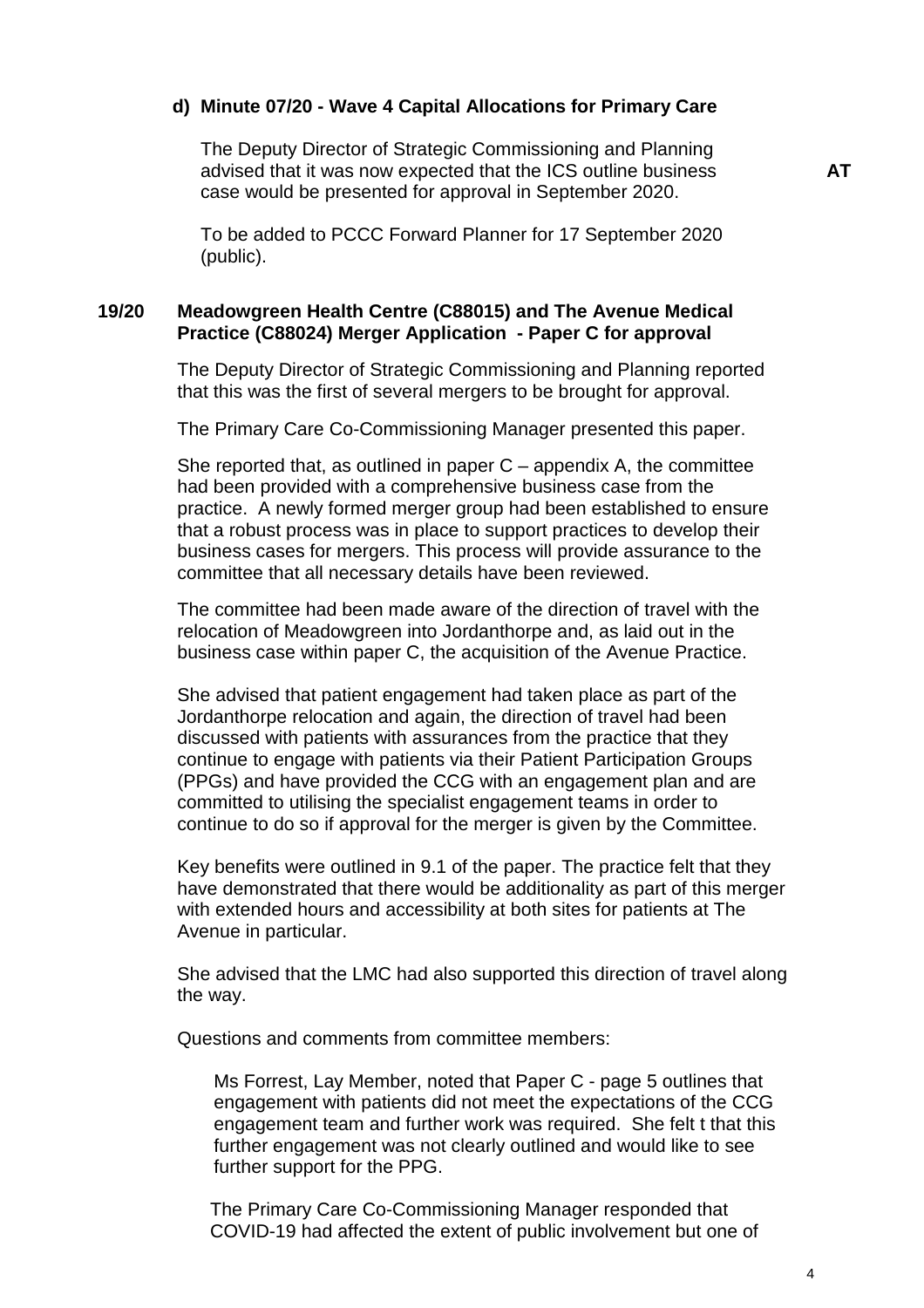the main priorities is to enable the clinical systems to merge to assist in functionality of the challenges faced by the pandemic.

• Ms Forrest sought clarification on the provisional 'go live' merger date.

The Primary Care Co-Commissioning Manager confirmed that this is due to provisionally take place overnight on 28 July into 29 July 2020.

• Ms Forrest commented that, looking at the forward plan, there is a vast amount of liaison and informing to take place over the next few working days and sought reassurance that this could be achieved.

The Primary Care Co-Commissioning Manager confirmed that assurances had been received from the practices that they have engaged with stakeholders who are fully aware of the date being proposed.

Ms Forrest thanked the teams for the hard work already undertaken but commented that much of the patient engagement could and should have been undertaken prior to COVID-19 Pandemic. She also highlighted that paper C - page 5 outlined 'patients may have been discouraged from expressing their views by the clear intent to merge set out in practice communications' and felt there was some learning to be taken from this and form an ideal approach.

The Deputy Director of Strategic Commissioning and Planning advised that the merger review had identified this as one of the weaknesses of this merger. There had been a lot of reflection on ensuring that this happens better in future, confirming that this has now been built into the planning and the frameworks that the CCG provide to potential merging practices.

Conversations had taken place within the merger team to see if this was sufficient grounds to delay the merger however it was felt that, on balance, there was not. There is agreed further work to identify and address any issues and there are sufficient benefits of having this site as part of the practice.

The Deputy Director of Communications reported that the team recommended not to hold up the merger as the Quality and Equality Impact Assessment (QEIA) clearly showed no adverse impact, if there had been more contentious issues or there had been more service changes then the recommendation would have been different. For this merger, the priority is involvement around service delivery, rather than the impact of the merger.

The Primary Care Co-Commissioning Manager advised that the recommendations to the committee, that the practice are fully engaged and do want to continue engaging, post-merger. She confirmed that this will be undertaken as part of the embedded plan with the CCG continuing to work with the practices post-merger to ensure that patients will and continue to be engaged.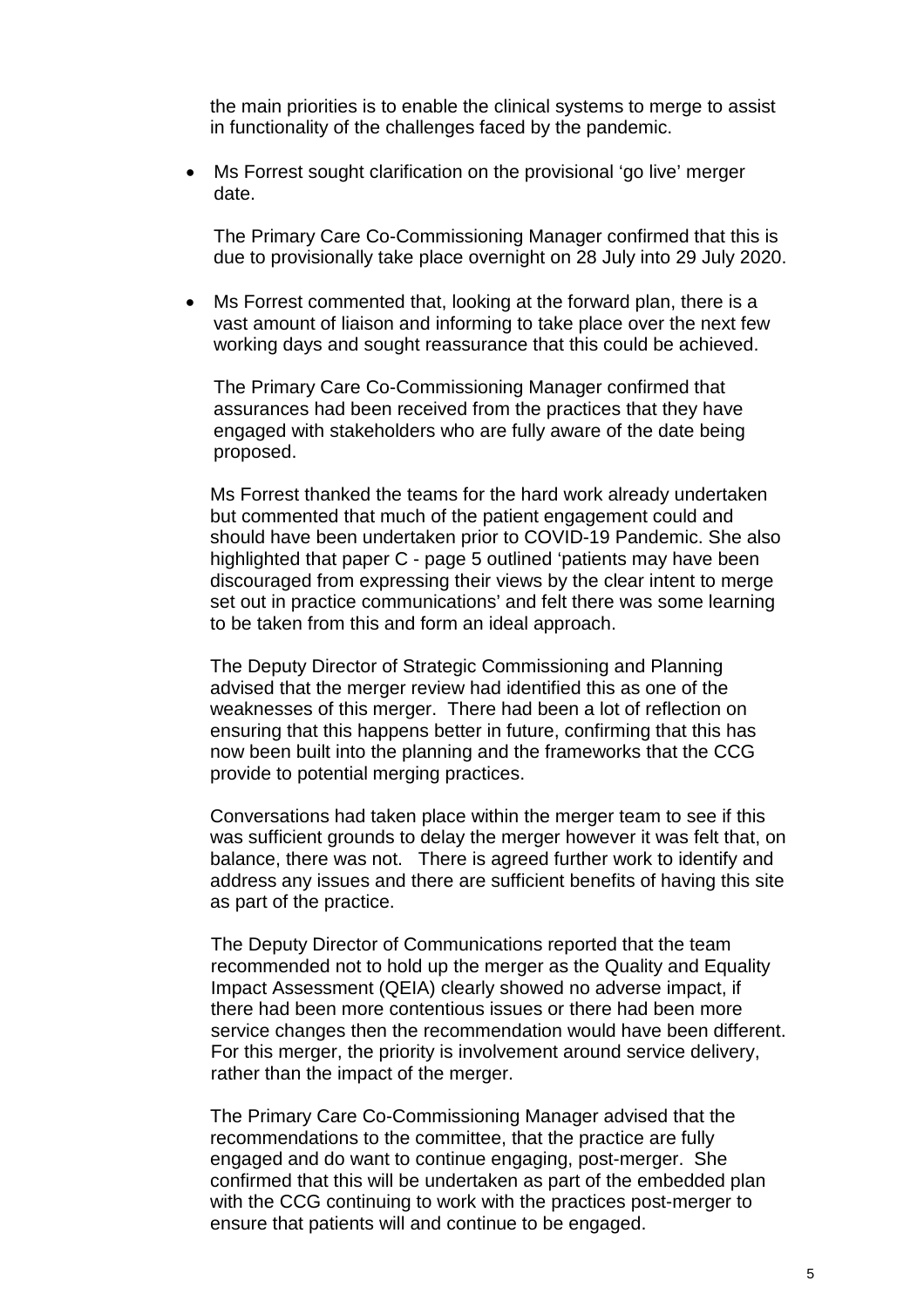The Deputy Director of Strategic Commissioning and Planning further commented that a big piece of learning is the amount of support that practices require to ensure their patients are having effective involvement in mergers.

• The LMC Representative re-iterated that this merger has the support of the LMC.

He made the committee aware that this had an impact on the paper being presented to the committee in the following meeting being held in private (paper PC) and that there were some issues he wanted raise in the following meeting as they were interconnected.

• The Healthwatch Representative asked if the letter had been sent to all the practice's patients and whether there had been a chance for response.

The Primary Care Co-Commissioning Manager advised that letters had been sent to certain groups but would clarify the dates the letter was sent out.

The Healthwatch Representative commented that, for future mergers, it would be good to have a template letter for use by practices and a checklist to give to the practices concerned.

The Deputy Director of Strategic Commissioning and Planning confirmed that the merger group has developed a checklist for practices (adapted from NHS England guided checklist).

The Deputy Director of Communications advised that the Communications team will work with the primary care team to develop a Communications toolkit as part of this process.

She commented that this had highlighted the need for more support around involvement and this would be addressed for future mergers.

The Director of Finance said the committee should confirm any requirements and caveats when approving the merger.

The Deputy Director of Strategic Commissioning and Planning added that the further recommendations for approval are to ensure that as many of the practice's registered patients as possible have an opportunity to contribute their experience to the merger and allow the practice to develop a plan to address these.

The Director of Finance asked if timescales discussed were aligned with the plan in the paper and the Deputy Director of Strategic Commissioning and Planning confirmed that the practice have committed to delivering the engagement plan within the paper.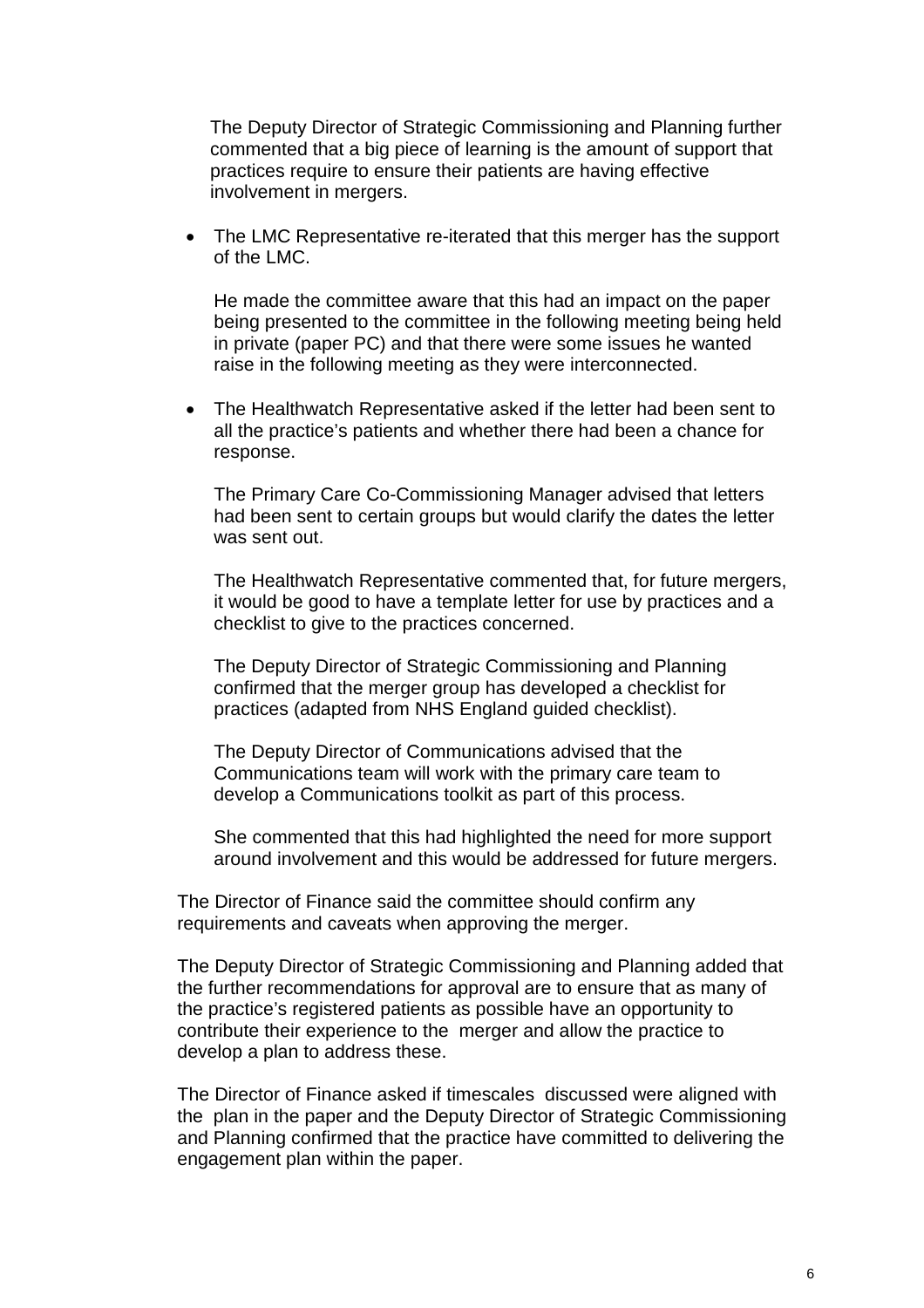**The Primary Care Commissioning Committee:**

- **Approved the merger application.**
- **Approved the recommendations outlined within the paper for the merged practice to continue to review and measure the impact of change and to work with the Quality and Engagement teams to further mitigate against these post-merger. JW**
- **Agreed a template letter and core information for practices, sharing the learning from other practice, would be developed and made available. LE/JW**

### **20/20 Financial Report at Month 3 – Paper D for consideration**

The Director of Finance presented the financial report which provided Primary Care Commissioning Committee with the financial position for primary care budgets for the three months to 30 June 2020.

Paper D described a new financial regime which is significantly different from the arrangements previously in place.

The arrangements originally put in place to cover the period April to July have now been extended for another month, as a minimum, to the end of August 2020. We are still awaiting details on what will replace these and therefore are operating with a significant amount of uncertainty.

The following points were highlighted:

**Approach to working with practices**. The national guidance was issued in March around the first phase response to support practices to focus on their response. The CCG wrote out to provide additional information in relation to quarter one. In recent weeks supplementary guidance for the period for the second quarter has been received (this will be covered in more detail in the papers for noting – see C24/20). Clarification of this guidance will be sent out to practices very shortly.

**Overall Financial Position**. As outlined in the report, an allocation has been received to cover the period April to July initially and for delegated budgets the CCG's assessment is that this is around £1 million less than planned spend and therefore immediately adds a significant amount of pressure into the financial position. The national arrangements did note that, if the CCG could justify why their spend was more than the allocation given, there would be a process for retrospectively topping up allocations and, although it is expected this will happen, the CCG are still awaiting confirmation from NHS England and Improvement that this commitment will be honoured. Again, this leaves a level of risk in the system.

# **Delegated budget**

The forecast for next four months is that the CCG will be £1m overcommitted; this is mainly in relation to the fact that the allocation issued was lower than planned spend.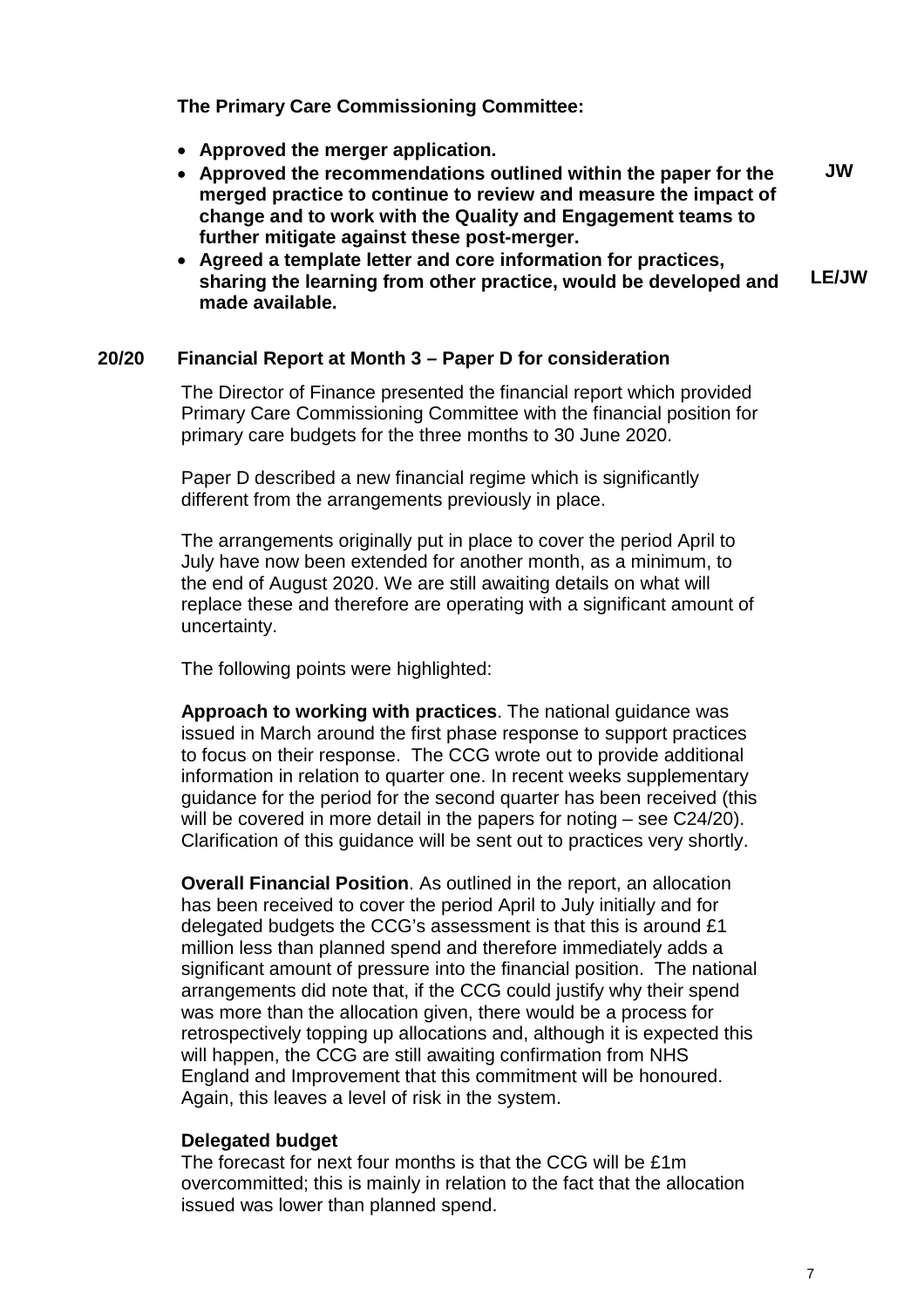#### **Locally Commissioned Services**

It is envisaged that at the end of the four month period there will be approximately £200k pressure, mainly due to all the PQIS spend falling into this quarter although only received a quarter of the allocation which results in an immediate overspend.

There is an underspend on interpreting services. When reviewing the impact of Covid-19 in particular groups, it has been noted that there has been a particular impact on the deaf community and there has been a significant fall in accessing BSL (British Sign Language) support. The Deputy Director of Communications confirmed that the data behind this is to be investigated and she would be talking to people about what this means. She noted that the contract is due to be reviewed in next couple of months.

#### **COVID-19 costs**

The Director of Finance advised that there is a separate process for reclaiming COVID-19 costs. The table on page 5 of the report gives an analysis of the types of things that are being reimbursed to practices. She confirmed that the processes were really well supported by the Locality Managers and the Primary Care Team who have undertaken a significant amount of work to understand what the issues are and to collect information together. Again there is a level of risk as the CCG have not received national guidance that this is the correct approach. She confirmed that the level of forecast spend is currently around £1.3 million – awaiting national approach and how the CCG will need to respond to it.

Questions from members:

The Chair recognised the difficulties of not having a longer term budget in place at the moment and also the processes that had been put in place emphasising the importance of doing the right thing for Sheffield practices and the people of Sheffield; essential during the COVID-19 Pandemic. The Chair, along with Committee members, gave thanks to the finance team and Locality Managers for the vast amount of work quickly undertaken to achieve this.

Ms Forrest commented that the message given out by the Government had stated to do whatever it took for the NHS and whatever the costs were, they would be met therefore emphasised that reimbursement should be honoured as the money spent had been essential during the COVID-19 pandemic to keep the NHS functioning and for the benefit and needs of Sheffield.

The Director of Finance agreed that this had been the statement initially given by the Government and that the CCG had acted in good faith upon this. However, subsequent to this, the CCG had received guidance confirming the spend will be audited, and further guidance is expected. The retrospective adjustment to allocation to reflect approved COVID costs has not yet been confirmed, and so this remains a risk.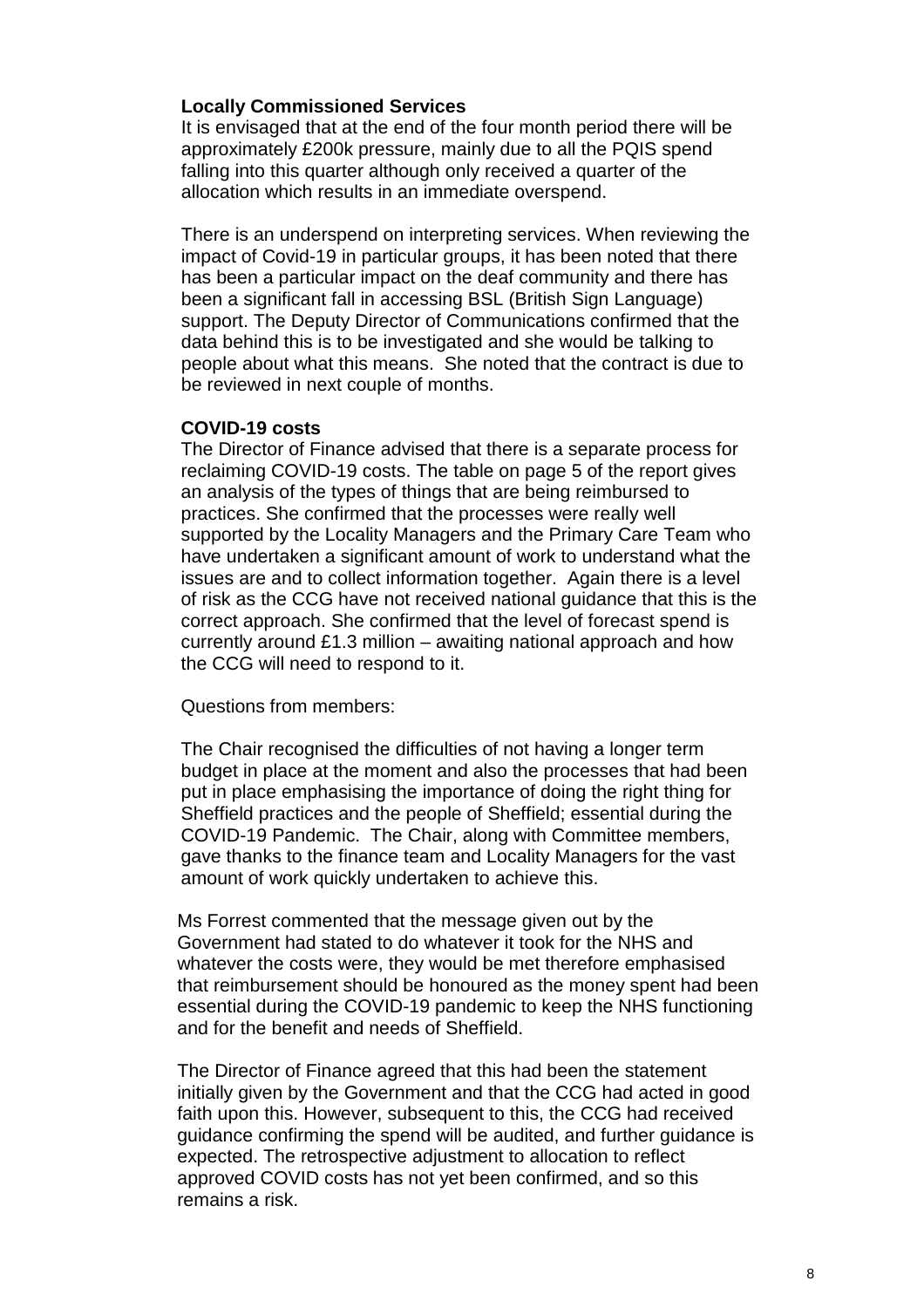The Deputy Accountable Officer and Director of Commissioning and Performance reported that the CCG had accounted for every £ against legitimate COVID-19 spend and sought support of the Committee for the CCG to continue to do the right thing for practices and the population of Sheffield. He further confirmed that the CCG had total confidence in the finance team with regard to the records of the CCG legitimate COVID-19 spend being taken.

Dr Afzal commented that, appreciating that not all guidance had yet been received, he felt that this should be based on the simple principle of working on 'if you can prove that the cost incurred is above what you would have done had COVID-19 not occurred'. The Director of Finance confirmed that these were the principles that the CCG were working on.

The Director of Finance advised that the CCG had been liaising with colleagues in the surrounding CCGs to ensure Sheffield CCG was following a consistent approach and they had confirmed this was the case.

**The Primary Care Commissioning Committee noted the reported financial position as at month 3.**

# **21/20 Risk Assessment for Black, Asian and Minority Ethnic and High Risk Staff in Primary Care– Paper E for consideration**

The Deputy Director of Strategic Commissioning and Planning presented this paper which provided assurance to the committee on the steps taken by SCCG to facilitate risk assessment and support for both BAME and high risk staff in primary care and to ensure that all risk assessments are undertaken in a timely manner.

The Deputy Director of Strategic Commissioning and Planning apologised for the lateness of this paper but explained this enabled the committee to be presented with the most up-to-date information available although practice level data was re not provided as it may be possible to identify.

The Deputy Director of Strategic Commissioning and Planning reminded the Committee of discussions around impact on both BAME and other vulnerable staff had been held at the last committee meeting held in private. She confirmed that this report was to provide the committee with information on the steps the CCG has taken to support the practices and their staff and also the national requirements around the risk assessment and support to staff specifically in primary care. She further advised that there were similar requirements for the CCG's own staff and steps are also in place and this is being reported through CCG Governing Body.

She advised that the CCG are still following up with a number of practices, however over 60% of practices are complete and meet the requirement which is that they have offered risk assessments to their staff, specifically BAME and vulnerable staff groups.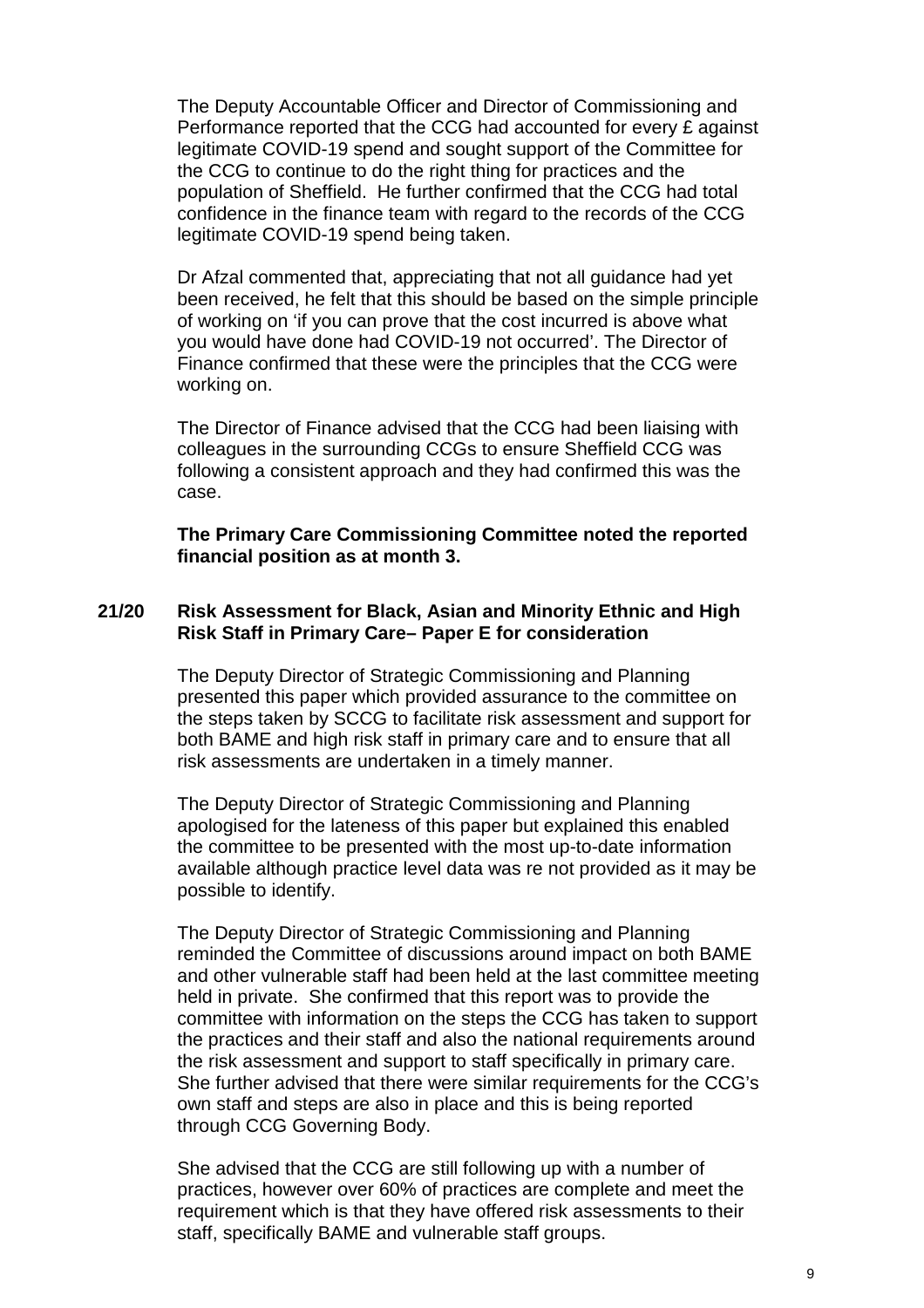She advised that members of staff are at liberty to decline an assessment, but where they would like one, have been offered one.

Other practices are being actively followed up and offered additional support to complete the risk assessments.

She confirmed that there is also support available via the Occupational Health services for practices who require additional support completing the risk assessments or further advice.

The CGG have asked practices if they will share their premises risk assessments to enable the CCG to review common themes and identify any other steps that would be taken to support practices further.

Questions and comments from committee members:

• The LMC Representative commented that, as the document explains, this is guidance and a number of tools had been suggested. He asked if a practice could choose its own tools for assessment and commented that the LMC recognise that practices have a duty as an employer to assess the risk for their staff and support this.

The Deputy Director of Strategic Commissioning and Planning advised that national guidance was issued around the tool. Noting that there is no strong evidence available around any one particular tool, and recognising that, for the practices to work through all the tools currently available and identify which one would work best would be onerous task, a lot of work was then undertaken in Sheffield to review which tool would work best in primary care. The CCG has suggested a tool and issued this to practices by way of support it they want to use it.

• The LMC Representative commented that practice staff cannot undertake blood tests for their staff for vitamin D; they can recommend that they take it and recommend that they go to their GP and ask for it, however the evidence, particularly non- BAME staff, is limited.

He questioned what the CCG prepared to do with the issue of track and trace if, for example a receptionist tests positive.

The Deputy Director of Strategic Commissioning and Planning advised that a practice had experienced this recently. The Primary Care Team, with the Locality Manager and the PCN (Primary Care Network) were able to put in place a package of support. She confirmed that this is now being used as a template should this be required in the future thus supporting both the practice and the network to put requirements in place.

The Medical Director advised that the CCG is still emphasising the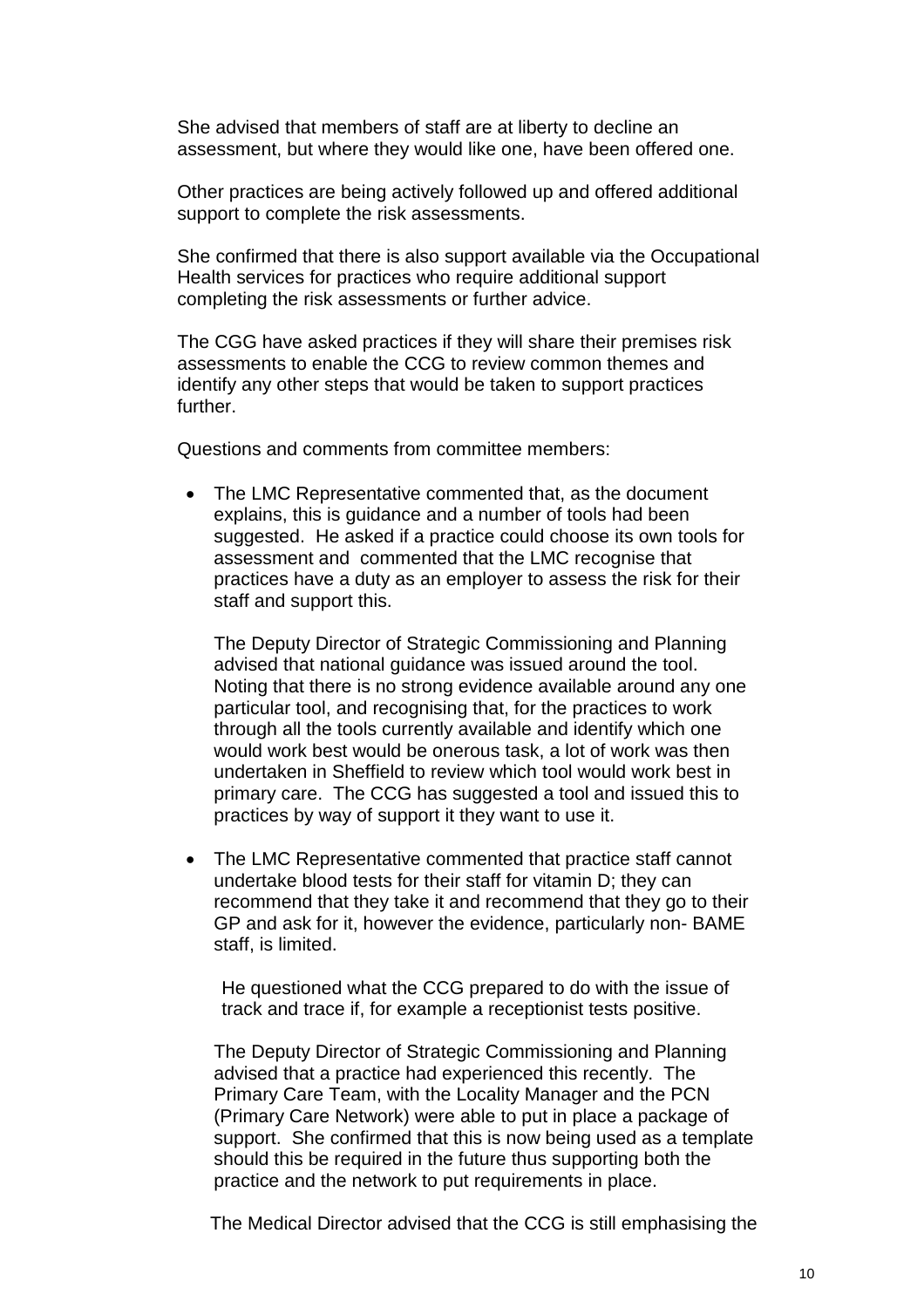message to practices to try to not be in contact (which, understandably is not always possible and very difficult with confined spaces). Try to not make yourself a contact, keep two metres distance and follow all the guidance as best you can. He advised that the CCG is attempting to communicate this message out as often as it can but obviously do accept that in some situations, practices do find themselves in these positions and that the CCG will try to support them as best they can.

The Deputy Director of Strategic Commissioning and Planning confirmed that the CCG is supporting practices who need to make adaptations to make their premises as safe as possible. She advised that, as an example, the CCG had recently purchased a significant number of cough and sneeze screens for reception desks to help encourage social distancing between reception staff and patients.

Dr Afzal commented that the example given earlier related to his practice. He advised that it is thought this happened due to the amount of time staff were together in one large meeting room and confirmed that there would be some learning points from this. He commented that to run a 7,500 practice without any physical presence of clinical staff was a huge undertaking and a major concern for all partners. Dr Afzal emphasised the need for clarity of communication and speed of decision making in these situations and expressed his thanks to the primary care team for their valued support throughout this.

The Deputy Director of Strategic Commissioning and Planning confirmed that the CCG had purchased 300 webcams and headsets, 177 of which had been distributed into primary care with the remaining ones to be distributed as soon as delivered. This should significantly improve the position and improve social distancing whilst holding meetings.

**The Primary Care Commissioning Committee considered and noted the actions taken to provide support for BAME and high risk staff working in primary care and the steps taken to ensure all staff who consent receive a risk assessment by the end of July 2020.**

#### **22/20 Digital Programme update – Quarter one update – Paper F for consideration**

The Deputy Director of IT presented this paper highlighting the following key points:

# **HSCN – Health and Social Care Network**

- The CCG are a significant way through this programme with deadline remaining end of August 2020.
- Nine sites across Sheffield still outstanding to migrate.
- Key concern areas are University Health Centre which still has issues regarding access to enable work to be undertaken; this is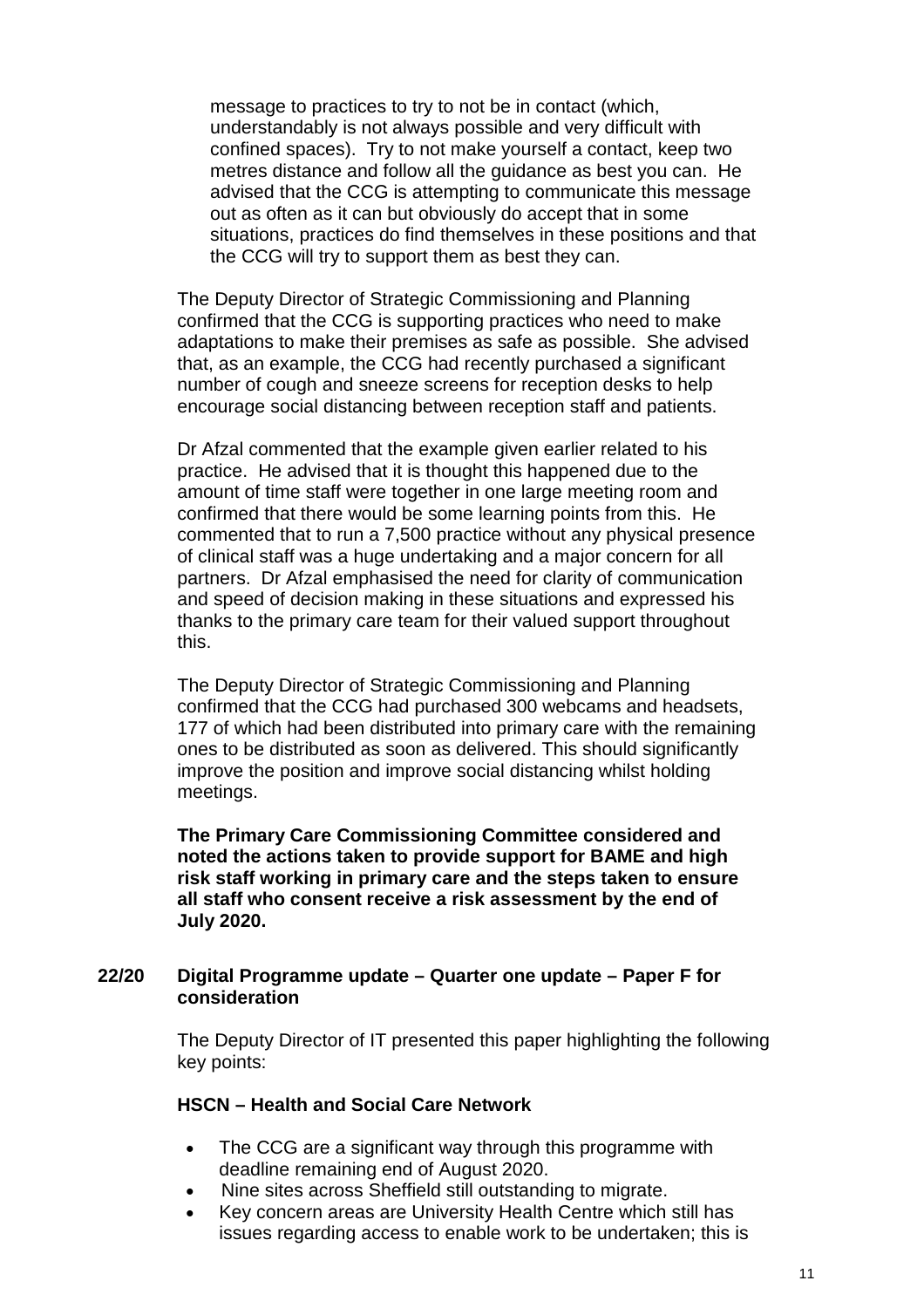mainly due to the type of building and LIFT buildings remaining. Working with NHS Digital to expedite the migrations, part of the problem is due to BT Openreach who are refusing to enter some sites due to the COVID-19 situation.

• Around 12,000 sites across the NHS in total that are still on N3 and not migrated. The implication of this is it costs £100k per day to keep N3 active as a service. It is envisaged that all of Sheffield sites will be migrated and, for those that do not, mitigation is in place (currently being worked on).

# **COVID-19 Digital Response**

- Significant amount of work required from IT to respond to COVID-19, mainly around mobile working and enabling meetings etc. A number of different technologies were procured. MS Teams has widely been used across the organisation and statistics to July show 16,000 MS Teams meetings utilised in Sheffield.
- Towards the end of May the CCG deployed additional 750 laptops, mostly across PCNs to be distributed out to practices, some directly to practices.
- A number of other technologies looked at with a number of licenses being purchased for 'Away From My Desk' utilised as a mobile working solution.
- A number of virtual smartcards with a quarter of these going out to Sheffield practices with the remaining being deployed in the next few weeks.
- Bought resilience to the mobile working solution that runs out of 722 as a 'single point of failure'. The service has also expedited the HSCN migration at Barnsley HQ at Hillder house so that additional capacity and resilience could be configured for the CCG mobile working solution.
- Attained additional contractors to help with the mobile working response.
- Bassetlaw, Barnsley and Sheffield CCG's have also been put forward as first of type for the trial of internet first of access to System Once which is the national programme to enable access to System One from any web browser, however at this time does not allow Spine access.
- Embed contract expired since last update given to Committee; contract migrated to the new service without any disruption.
- Minor issues around payroll now resolved. Given the situation with COVID-19 the on call aspect of the service has not gone live.
- Successfully hit targets in April and May 2020. Did not hit target in June 2002 - 73.46%, most of which was due to a number of issues around circuits and outage of circuits in June from Redcentric (third party), with four priority 1 incidents in May and nine in June 2020. These issues are not necessarily Sheffield's problem as Redcentric are moving a considerable number of other organisations in the Sheffield area on to HSCN and this is the cause of some of the disruption. As a response to this, recruitment has been increased with some of the outstanding vacancies within the team to respond to some of the increased calls received during June. It is understood that the issue HSCN had with the supplier has now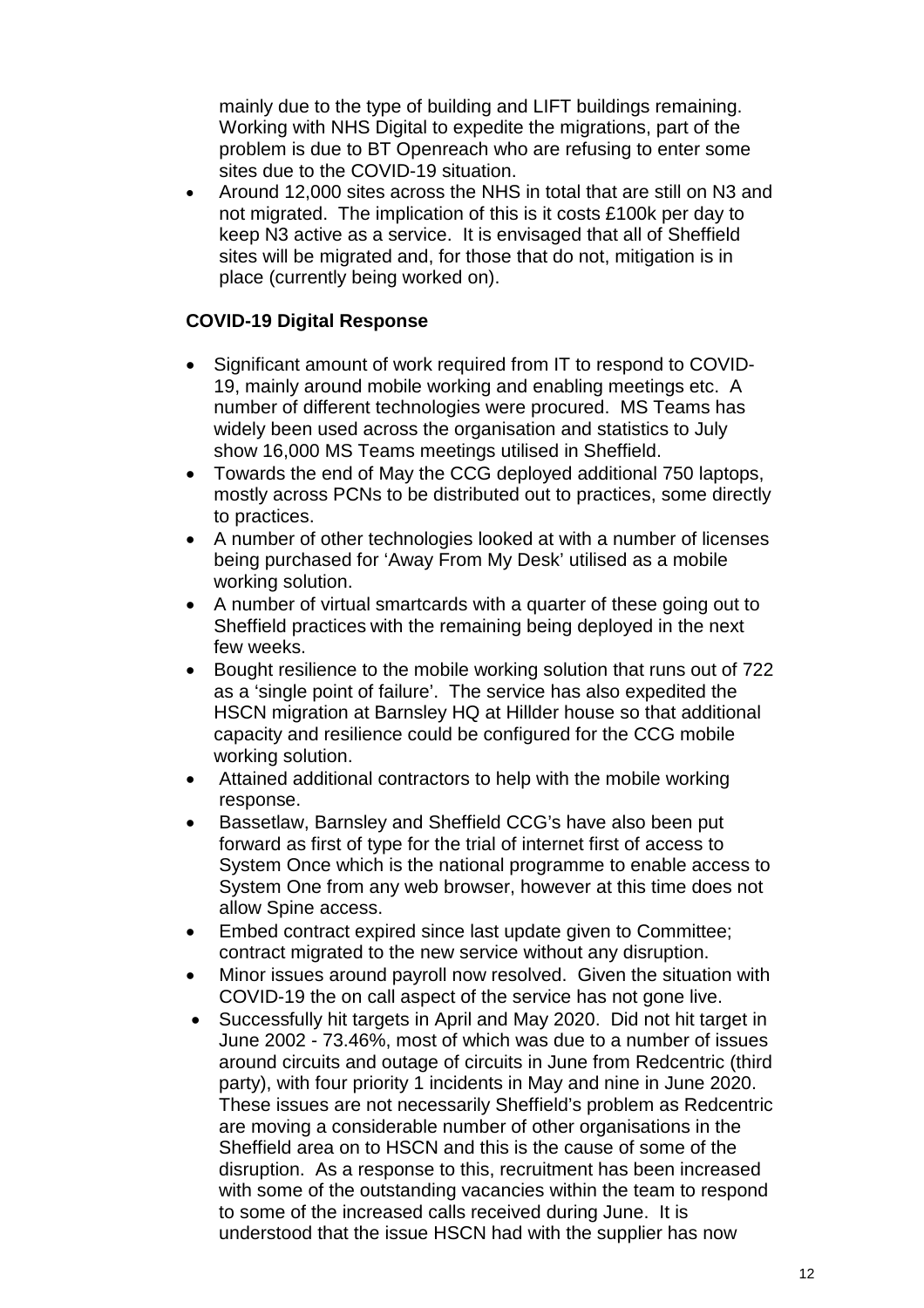been resolved and are ensuring that the field service engineers and service desk engineers are now monitoring the queues more effectively (heat map on page 5 of report to be shared in practices via newsletter. Although continue to encourage use of self-service portal for practices to communicate with IT this give practices an idea of busiest times).

# **GP IT**

- Funding 2020/21 Outline bids submitted for schemes for this year however given the massive digital spend as response for COVID-19. Expecting a much reduced allocation this financial year.
- Refresh and Windows 7 2019/20 Completion of the refresh and Windows7 to Windows10 project has been challenging due to Covid and access to GP practice. There is a significant amount of hardware in 722 estate to replace, however there is limited remaining to refresh in the GP estate due to a larger refresh programme from 2018/19 funding. This has been challenging due to COVID-19 situation.

# **Office 365**

• Current version of Office 2010 now due to expire end of October 2020 therefore there is a need to move to the new version of Office. A national deal has been made which gives some funding for the capabilities around Office 365. This is not just a product that gives the usual kind of office tools eg Word, Excel, PowerPoint etc, but gives numerous capabilities to run a more Cloud based platform and deliver some of the objectives of the long term plan; puts in a good position to move to Cloud based which is very beneficial for primary care. CCG's agreed to fund the more enhanced licensing for primary care that give the Cloud presence and enables files and folders as well as various other things on line which currently do not have available; Barnsley and Bassetlaw have followed same route.

Financial implications – Assuming Central funding is made available and our ETTF bid is approved the N365 deal will cost as per option 2 (table on page 8 of report) over 3 years. If central funding is not approved the costs will be in total £976,127.24 for Primary care over 3 years.

# **Online consultations**

- Continue to deploy online consultations. Currently there are two practices not offering online consultations; it is envisaged that this will be resolved shortly. Three practices have opted to use their own provider 'Ask My GP'.
- Statistics show approximately 5,000 live consultations have taken place since the product went live.

# **GP Wi-Fi**

• Still working with supplier to resolve some issues around GP Wi-Fi. Daisy has agreed to do a new baseline of all the sites and visit all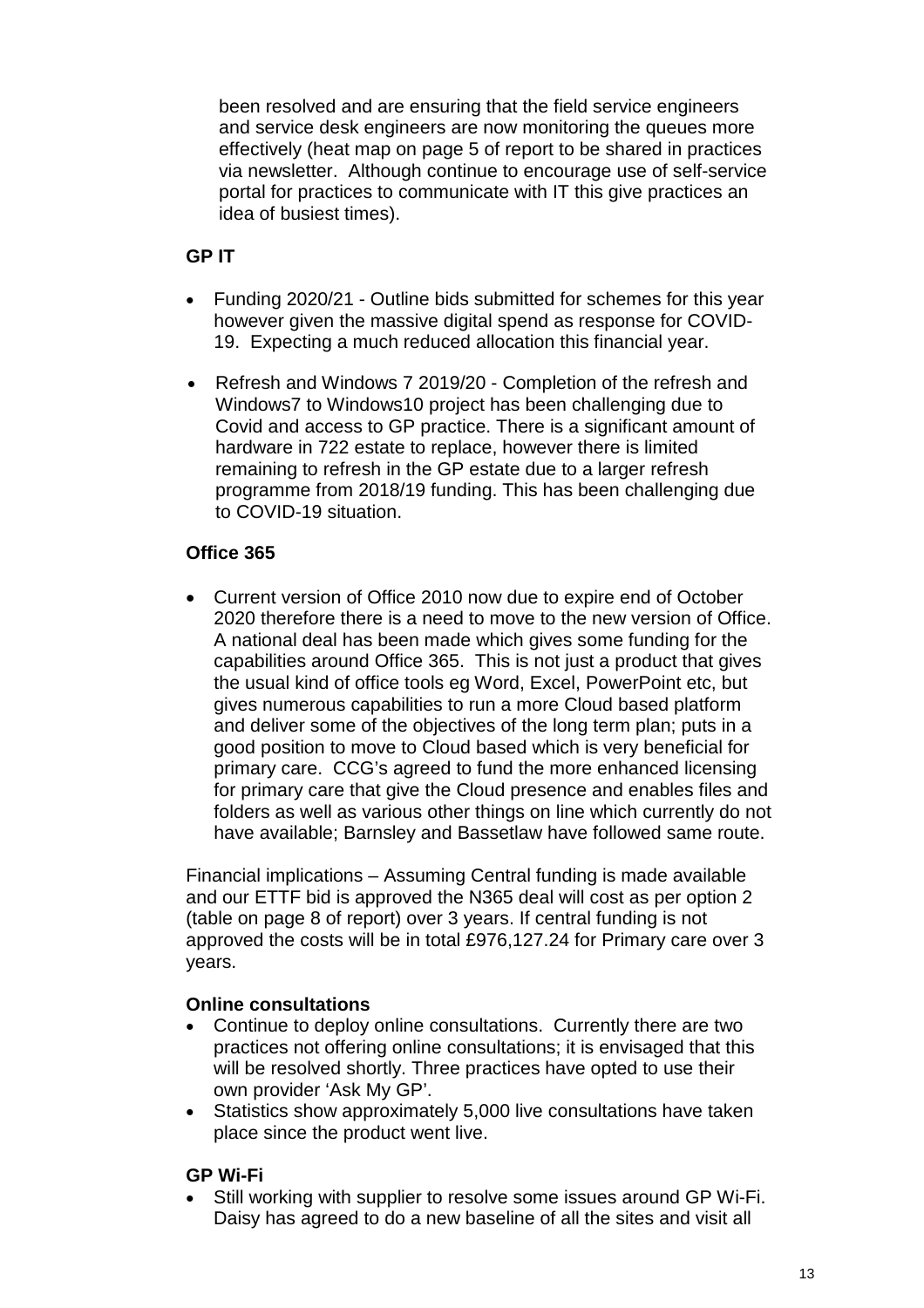the sites which commences in April 2020. Most of the sites look as though the access points are working, the Wi-Fi is working however it is the coverage which is not sufficient to provide the full service that is required in primary care. This is one of the reasons why funding has been given around the GPIT bid for this year, to try to improve this service in GP practices.

The Deputy Accountable Officer and Director of Commissioning and Performance acknowledged that, to transfer an IT function in an inhouse service is difficult at the best of times and this was undertaken at the height of COVID-19. The Committee acknowledged the effort that had gone into this around getting the service to go live and gave thanks to the Deputy Director of IT and team for their hard work on this whilst at the same time maintaining a level of IT service and distribution of crucial IT equipment to greatly assist practices during the COVID-19 pandemic specifically noting the fast distribution of additional laptops to practices.

#### **Questions and comments from committee members:**

• Dr Afzal questioned that now practices are using videos, working off a laptop etc was there a possibility of increasing capacity of systems as these seemed to be crashing / slowing down current system?

The Deputy Director of IT advised that this was down to specifics and would only be as fast as the slowest component and, for example, at the current time practices cannot access their GP files and folders through remote working however when move to Office 365 and is Cloud based, all the data will be migrated into the Cloud and this then will alleviate the dependency on the local connections.

He confirmed that the HSCN connections were performing significantly better than with N3, however without knowing what specifically is running slow, it is difficult to diagnose what the slowest part is. When TPP and EMIS go to Cloud base and full internet first things will improve further

It was agreed that Dr Afzal would look into what is specifically running slow and contact the Deputy Director of IT who would further investigate this on a site by site basis.

• In relation to the two practices that have not been able to implement these online consultations, the Assistant Head of Primary Care Co-Commissioning, NHS England and NHS Improvement sought clarifications as to the reasons for this along with timescales for resolving the issues (noting that this has been a requirement for past few months).

The Deputy Director of IT advised that there was no specific reason for this, was just covering the last practices. He confirmed that James Barsby had been leading on this and had confirmed this would be resolved by the next digital update.

The Commissioning and Contracts Manager confirmed there were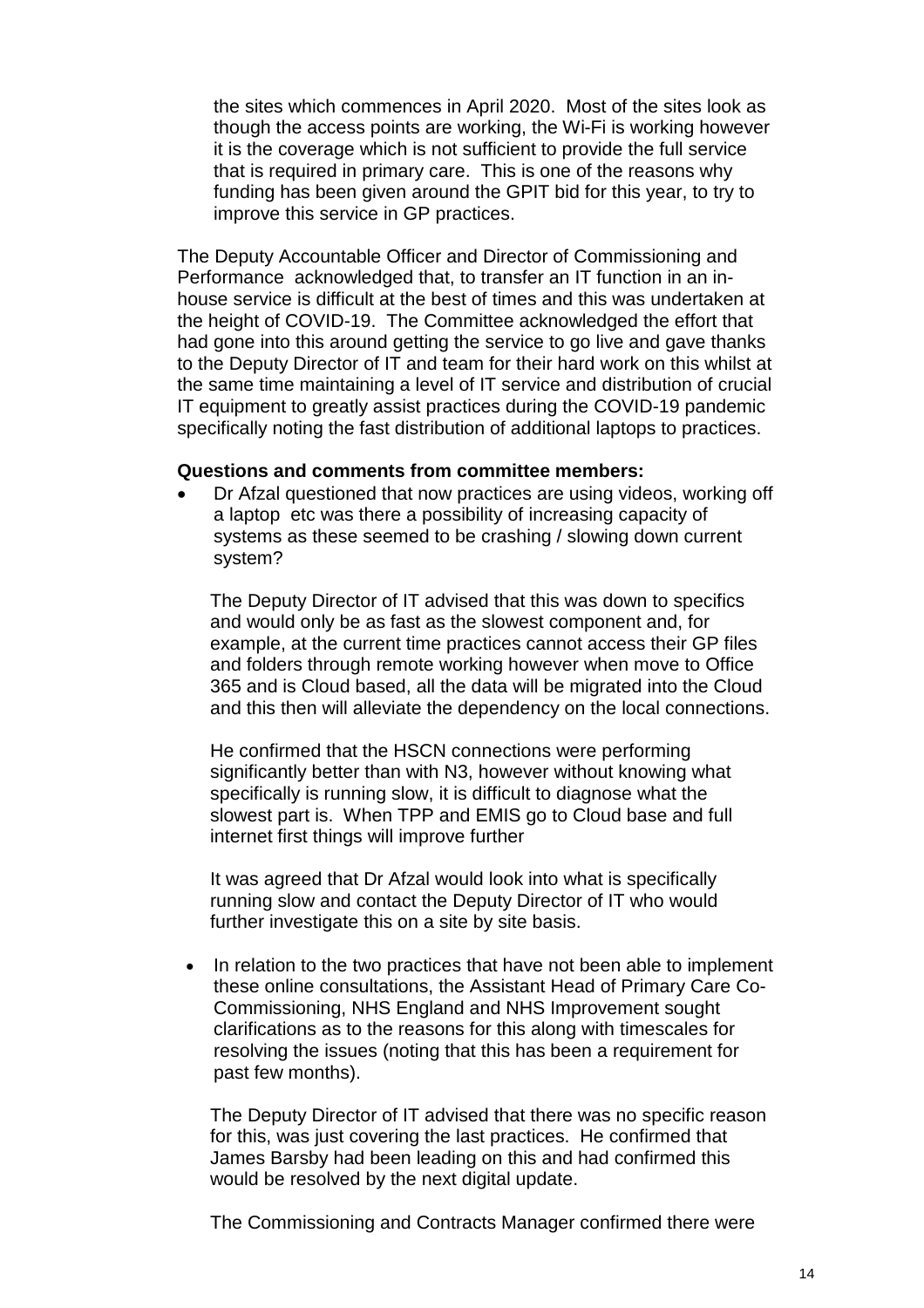different reasons for the two practices involved not currently implementing online consultations and advised that they were working hard with Dr Link to resolve these and was confident that this would happen within the next two weeks.

With regard to the patients of these practices. Ms Forrest sought clarification as to how have they been supported?

The Deputy Director of Strategic Commissioning and Planning advised that if patients have not been accessing online consultation they would have been able to access telephone consultation.

The Commissioning and Contracts Manager added that there is a difference between online consultation and video consultation and both practices were still offering video consultation through another provider therefore it was just the online consultation that they have been unable to access.

The Deputy Director of Strategic Commissioning and Planning advised that a huge amount of work had been undertaken with regard to IT and also the primary care team in terms of managing and getting laptops and other equipment out to practices, as quickly and seamlessly as possible. This was a major logistic effort at the peak of COVID-19. The Committee gave thanks to all involved.

**The Primary Care Commissioning Committee considered and noted the content of the paper.** 

#### **23/20 Primary Care Network DES- Update – Paper G for consideration**

The Commissioning and Contracts Manager, Primary Care team, presented this paper highlighting the following key points:

Last year 78 of 79 practices signed up with the exception of Stannington Medical Centre. West 5 PCN picked up these patients resulting in 100% population coverage.

This year Stannington Medical Centre confirmed that they did not wish to sign up again therefore the arrangement has been continued with West 5 PCN.

Stonecroft Medical Centre advised that they also wished to opt out but discussions were taking place with Townships 2 PCN to taking this on as a local incentive scheme (LIS). It was noted that, at this present time, Townships 2 PCN are still providing services to patients although a formal contractual LIS is not yet in place; conversations are currently taking place around formal arrangements being put in place.

Other specifications come in this year; Enhanced Health in Care Homes, although starts 1 Oct 2020, had have to bring some elements of this in earlier due to the ask of NHS England during the peak of COVID-19 crisis.

PCNs have been asked to deliver two further service specifications in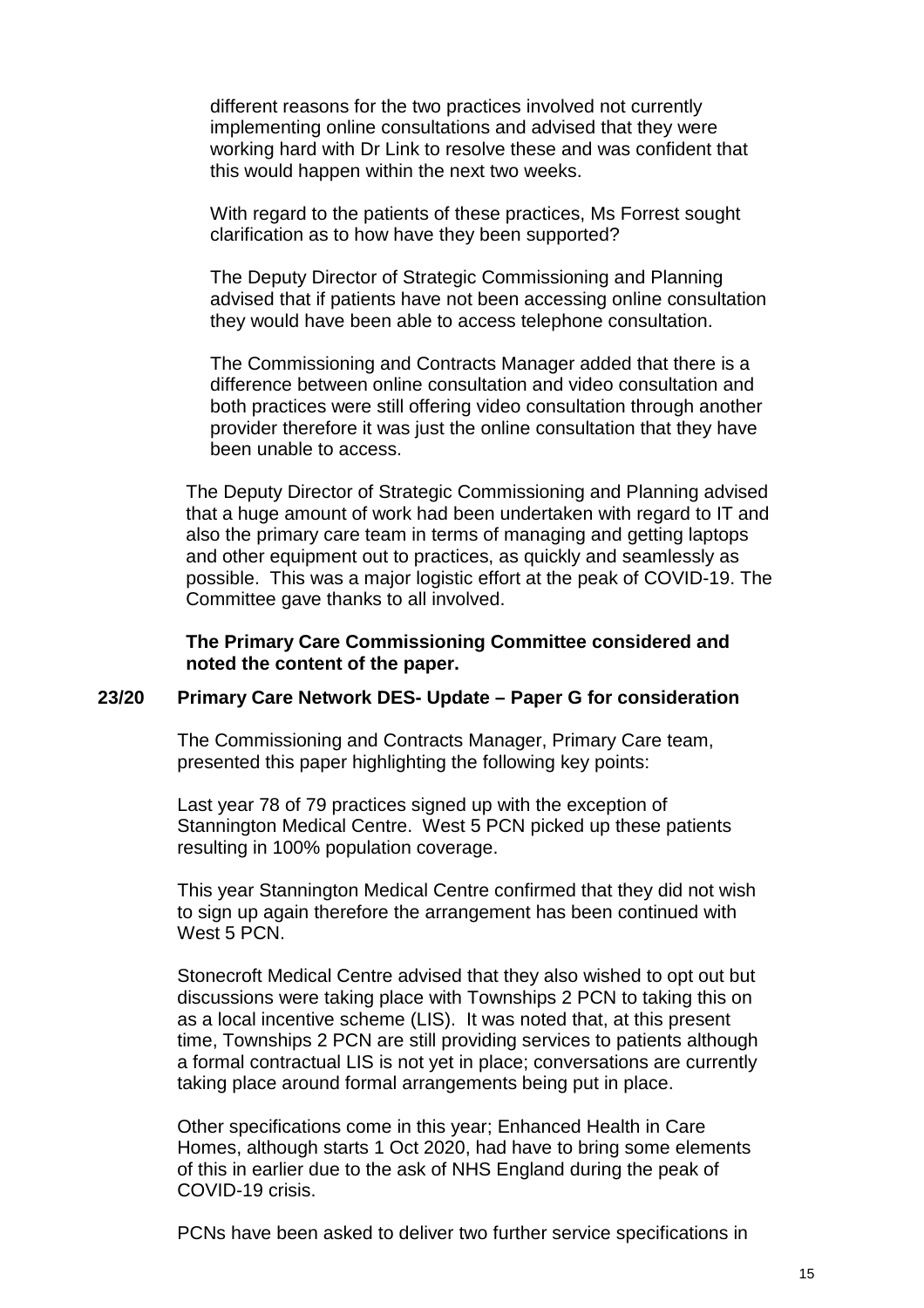2020/21, Structured Medication Review and Medicines Optimisation and Supporting Early Cancer Diagnosis; the CCG will be working with the PCNs to implement this.

The Additional Roles Reimbursement Scheme (ARRS) has been well utilised with conversations currently taking place around the additional 10 roles which will be implemented; this gives very good opportunities for networks.

Significant interest shown in the Mental Health practitioner roles which will be available from April 2021.

Investment of impact fund (IIF) scheme was deferred for at least the first half of 2020/21 with the assurance received from NHS England that this funding would not be lost to PCNs. The funding has instead been moved nationally into a 'PCN Support Payment' worth £0.27 per patient.

Questions and comments from committee members:

Ms Forrest asked why this practice had removed itself and could this also potentially raise implications for the future regarding networks potentially losing practices from networks should they choose to opt out and potentially have an impact on the required minimum size for a PCN – some could become less than this size of 30,000 if practice opts to withdraw from it.

The Commissioning and Contracts Manager advised that the latest guidance from NHS England on the contractual elements for the DES, opting out and adding people in, was made considerably clearer this year. A large part of this is supporting practices to keep them engaged and involved which, as a CCG, we would look to undertake. He confirmed that when Stonecroft Medical Centre opted out, although the CCG will support them whether they are in a network or not, the CCG did confirm that they were happy to have active conversations around their concerns and about where they felt that it was not worth them signing up or did not want to sign up. Ultimately it is a contract that is tied to the practice core contract and is not compulsory in any DES. Although the CCG can encourage the practice and want to work with them to build for the future, this is their choice as a practice.

The LMC Representative reiterated that although this may become part of the core contract in the future, it is currently voluntary. He reported that nationally, more practices have opted out this year While Sheffield is doing well it is essential that practices understand that the DES will be the vehicle for investment and funding in the future. However the CCG will need to engage and provide support to achieve the objectives of the DES, the next priorities being the Care Homes specification and then Extended Access or more practices may opt out.

The Deputy Director of Strategic Commissioning and Planning agreed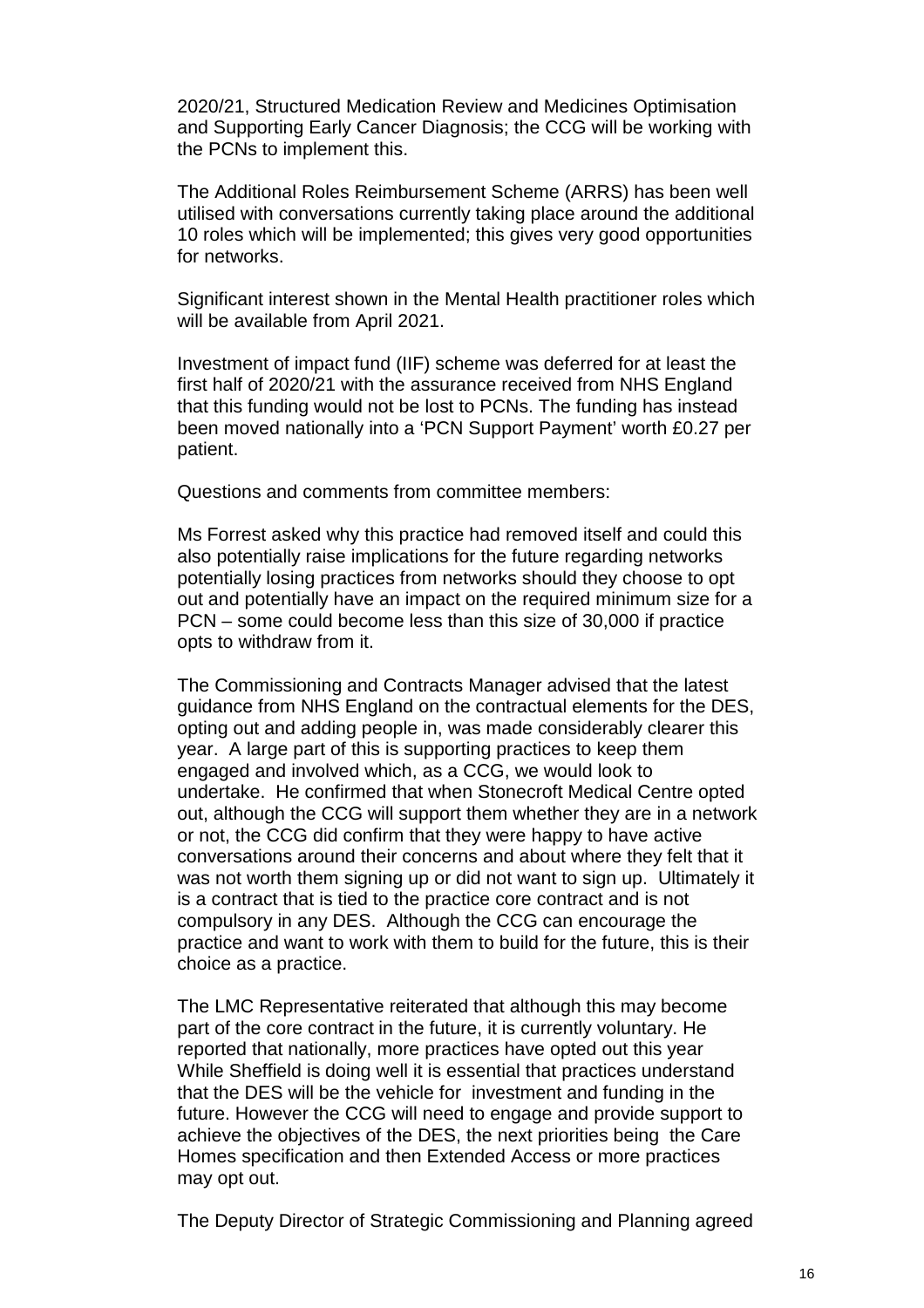that there is little to keep a practice in the DES if it really wishes to opt out. Their patients will still receive the network services through a LIS, and would only lose their network engagement payment and that the CCG must work with practices so they perceive there is more benefit staying in a PCN than leaving.

**The Primary Care Commissioning Committee considered and noted the progress made and PCN arrangements in place for 2020/21.**

# **24/20 Reports circulated in advance for noting**

### **The Primary Care Commissioning Committee noted the following report:**

a) Second phase of General Practice response to COVID-19 – update to GP contracts and income protection arrangements

The Director of Finance and the Deputy Director of Strategic Commissioning and Planning advised the second phase response letter set out the requirements for general practice and it was agreed that a further update would be brought back to next meeting to further describe what is happening.

# **25/20 Any Other Business**

No further business for discussion.

The Deputy Accountable Officer and Director of Commissioning and Performance advised that since the last committee meeting, voting member, Nicki Doherty, Director of Care Outside of Hospital, had now moved to Primary Care Sheffield. The committee acknowledged and gave thanks for the impact, input and involvement that Nicki had in her time as Director of Care Outside of Hospital and as a valued member of this committee. It was noted that the CCG is currently in the process of undertaking a change of responsibility within its executive function, which would be concluded shortly.

The Chair gave her personal thanks to Nicki for her help and support given to her specifically on the improvement plan and also the initial meetings of this committee.